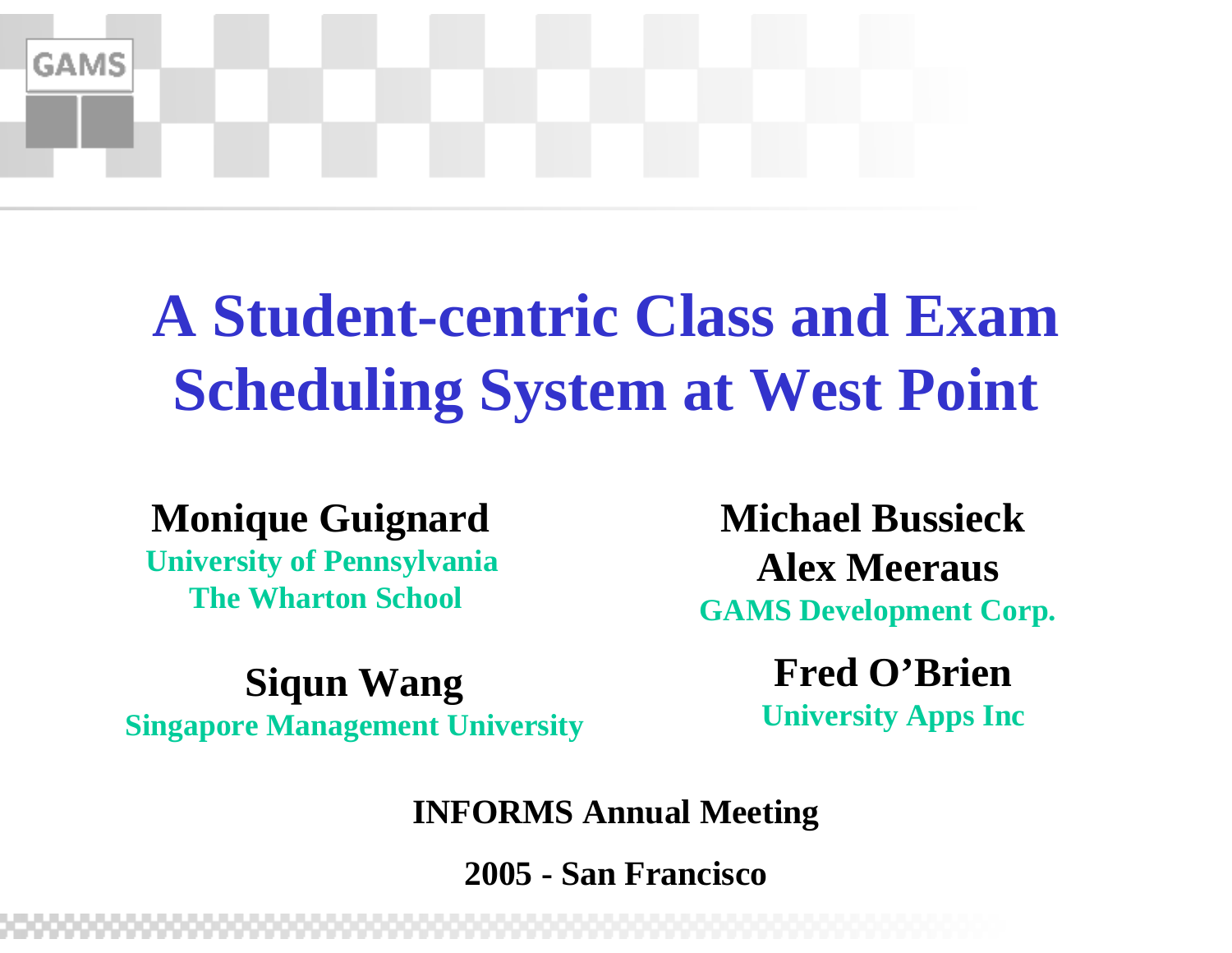#### **Change in Focus**

**Computation – Past**

**Model – Present**

 **Algorithm limits application**

**GAMS** 

- Problem representation is low priority
- Large costly projects
- Long development times
- Centralized expert groups
- High computational cost, mainframes
- **Users left out**
- **Modeling skill limits applications**
- Algebraic model representation
- Smaller projects
- –Rapid development
- Decentralized modeling teams
- Low computational cost, workstations
- Machine independence
	- **Users involved**

#### **Application – Future**

- – **Domain expertise limits application**
- – Off-the-shelf graphical user interfaces
- $\overline{\phantom{0}}$  Links to other types of models
- Models embedded in business applications
- Internet/web
- **Users hardly aware of model**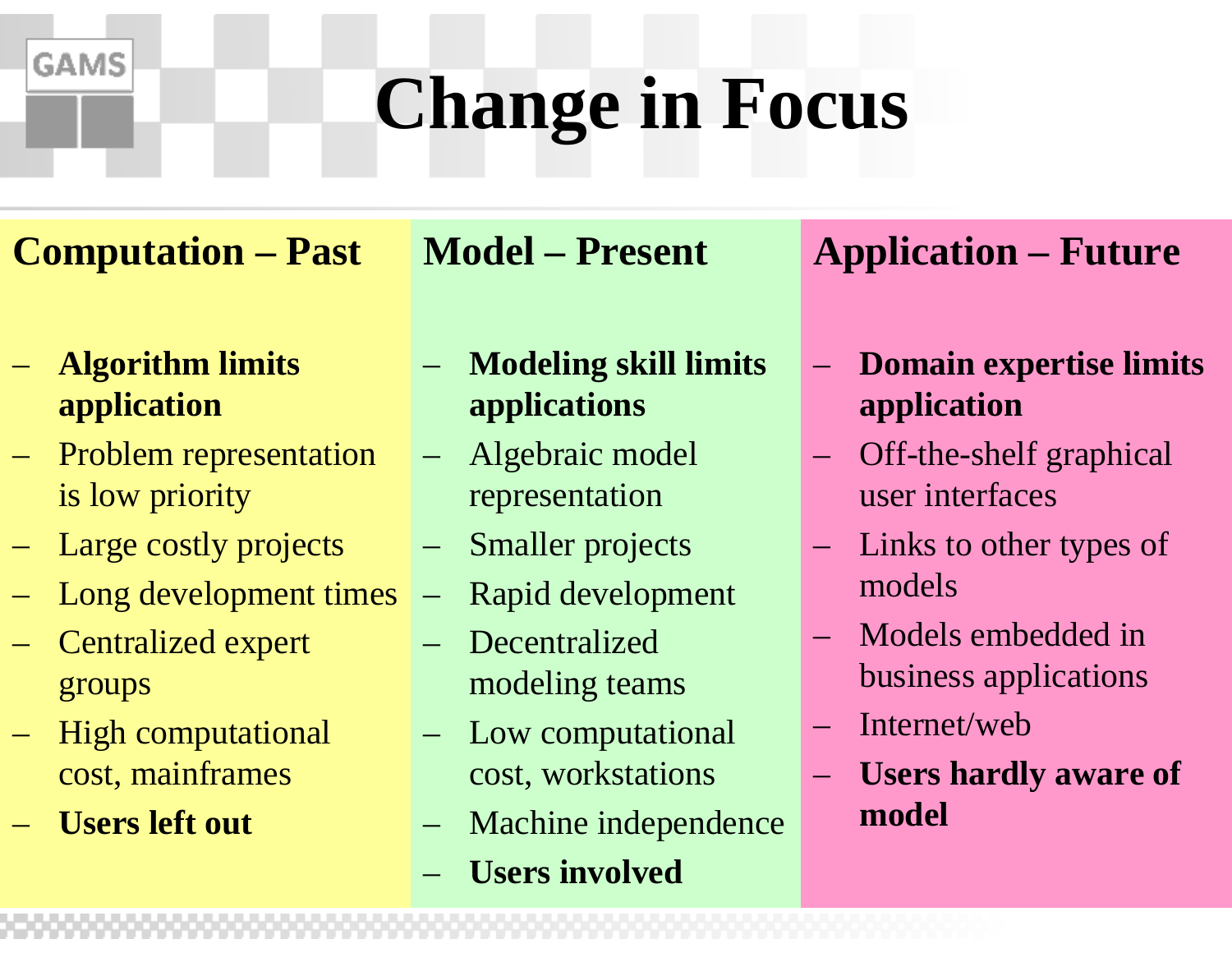# **GAMS**

#### **Scheduling US Military Academy West Point**

" … each student's daily activities are a carefully regimented balance of academic, military, and physical requirements."





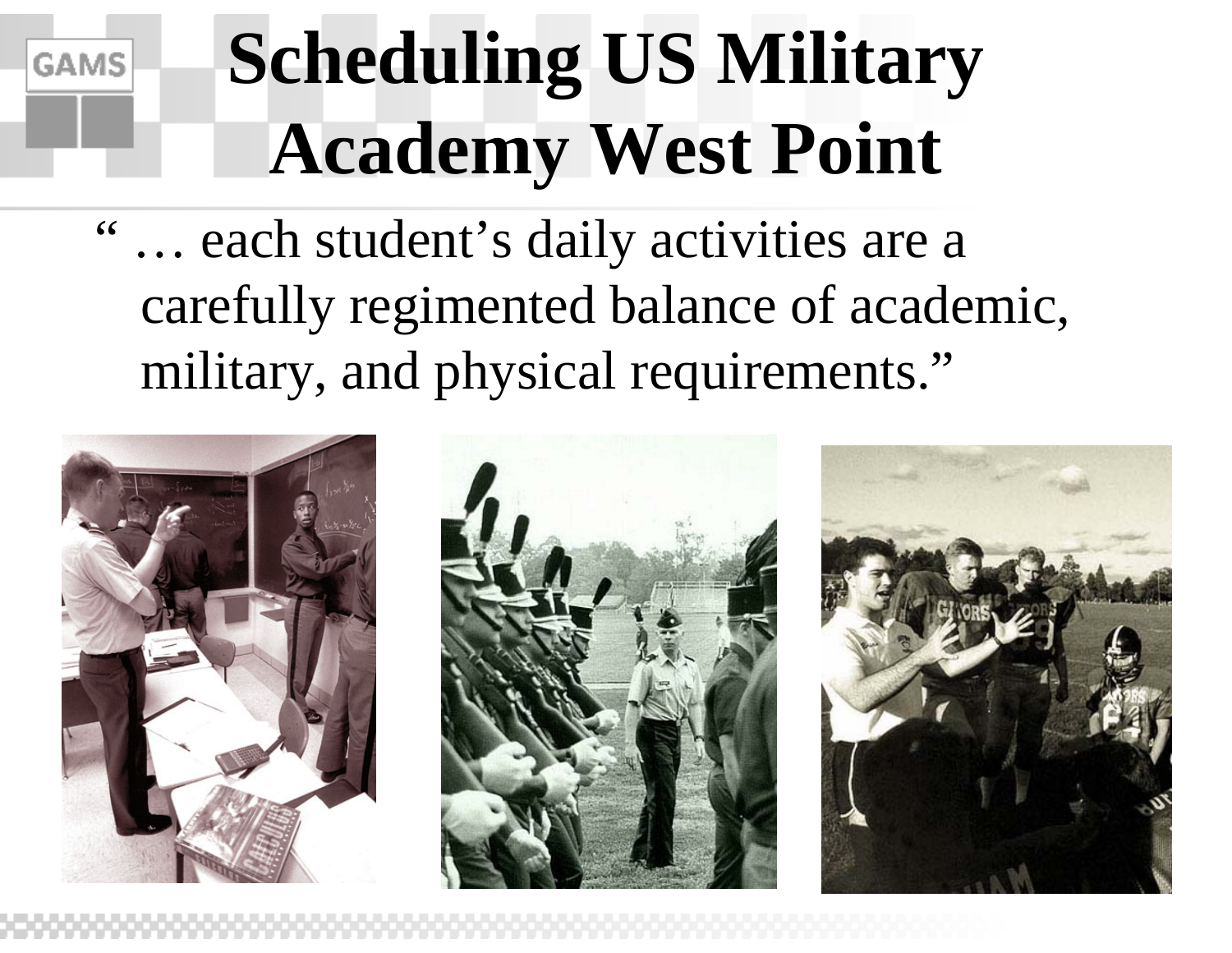#### **USMA is Different**

• Technically

- Day1/day2 schedule
- Special rules (e.g. < 30% athletes in class)
- Sufficient number of rooms, teachers, …
- Scheduling around the cadets needs
	- No conflicting activities
	- Individual schedule of activities is compliant to vast catalogue of *business rules*

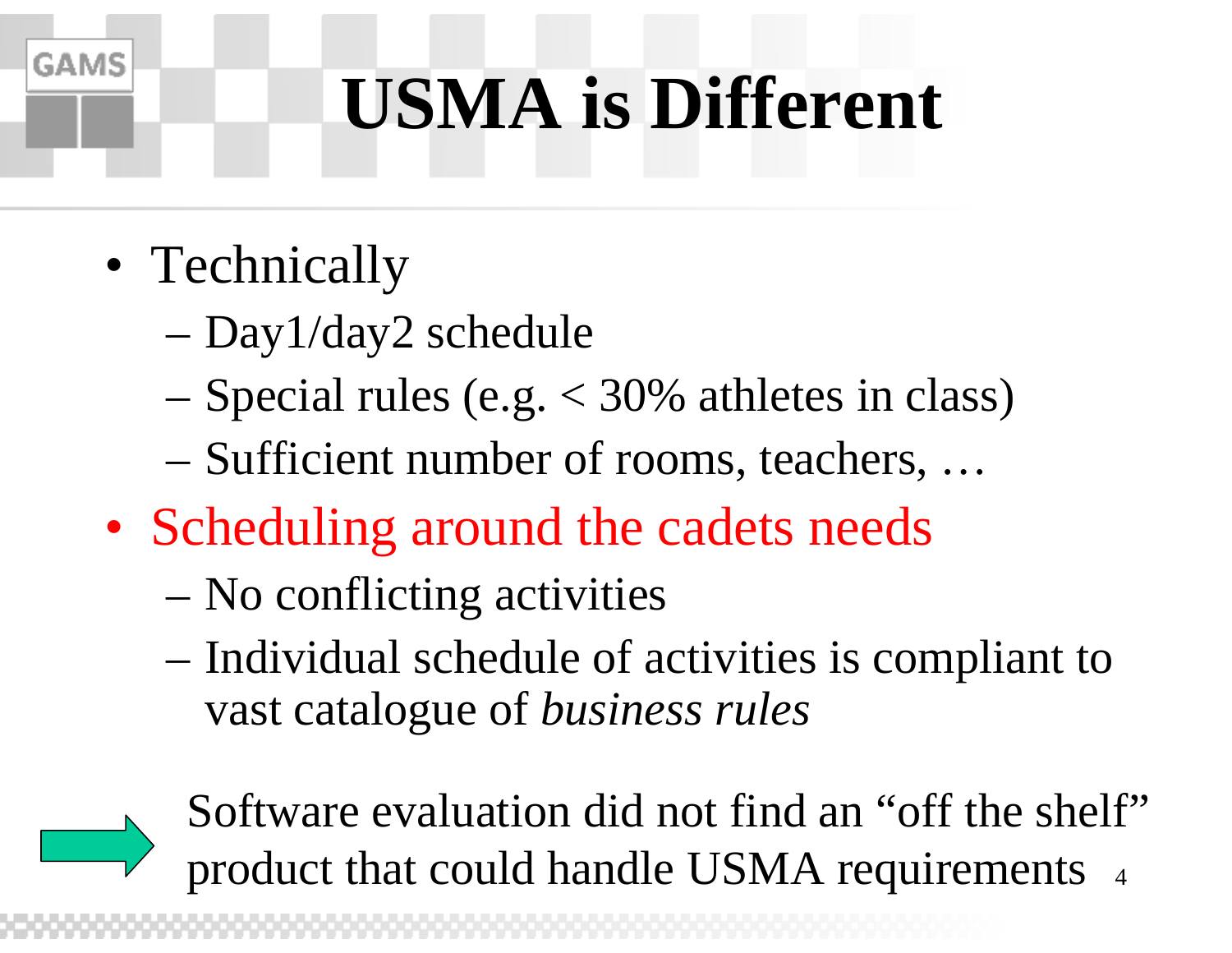## **2 Day Schedule**



**GAMS** 

**AUGUST 1999(EDITION OF AUG 98 IS OBSOLETE)**

#### **ATTENDANCE PERIODS**

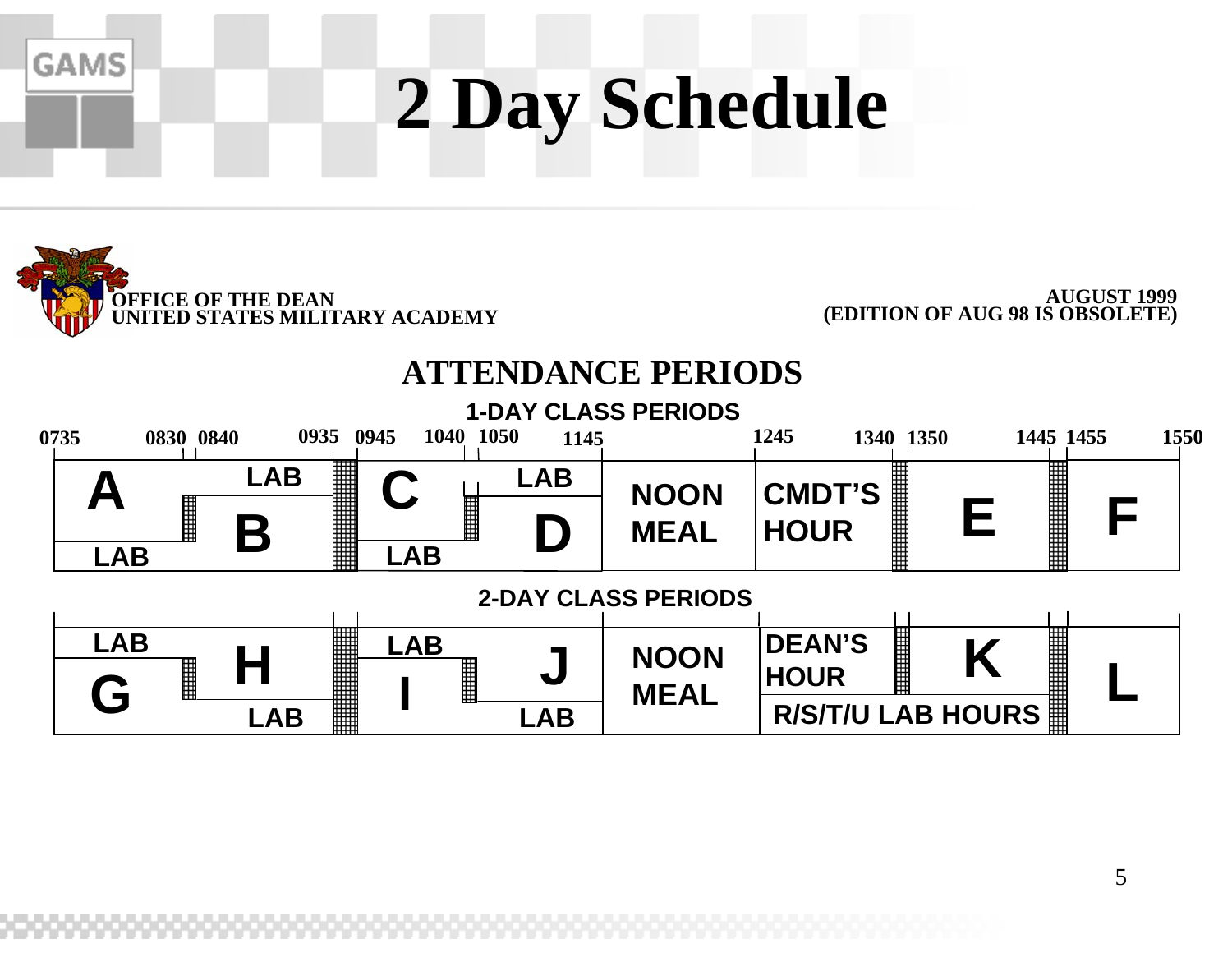#### **Academic Scheduling**

• Course scheduling

- For a given set of *course offerings* find *good* schedules for all cadets.
- Term End Exam (TEE) scheduling
	- Scheduling preparation
	- Find *good* schedules for exam courses **and** cadets.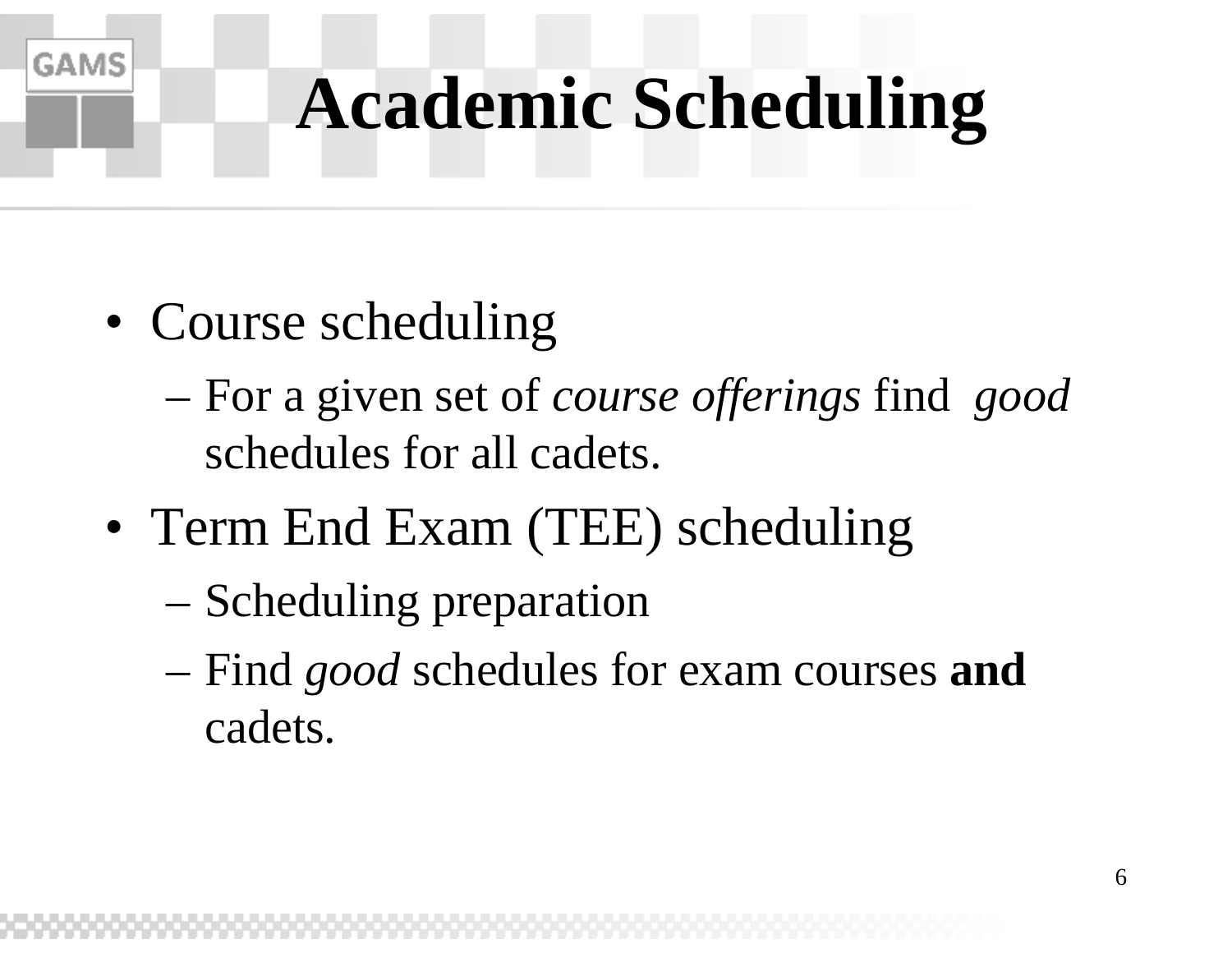#### **Course Scheduling**

• Given course hours & capacity

MA481,AB,36 MA481,CD,18 MA481,EF,18 PE300,C,180 PE300,J,60 MA371,F,18

• Given cadet's course registration

043671XXX,MA481 043671XXX,PE300

**GAMS** 

• Objective: Find a *good* assignment of cadet's course requests to course hours 043671XXX,MA481,CD 043671XXX,PE300,J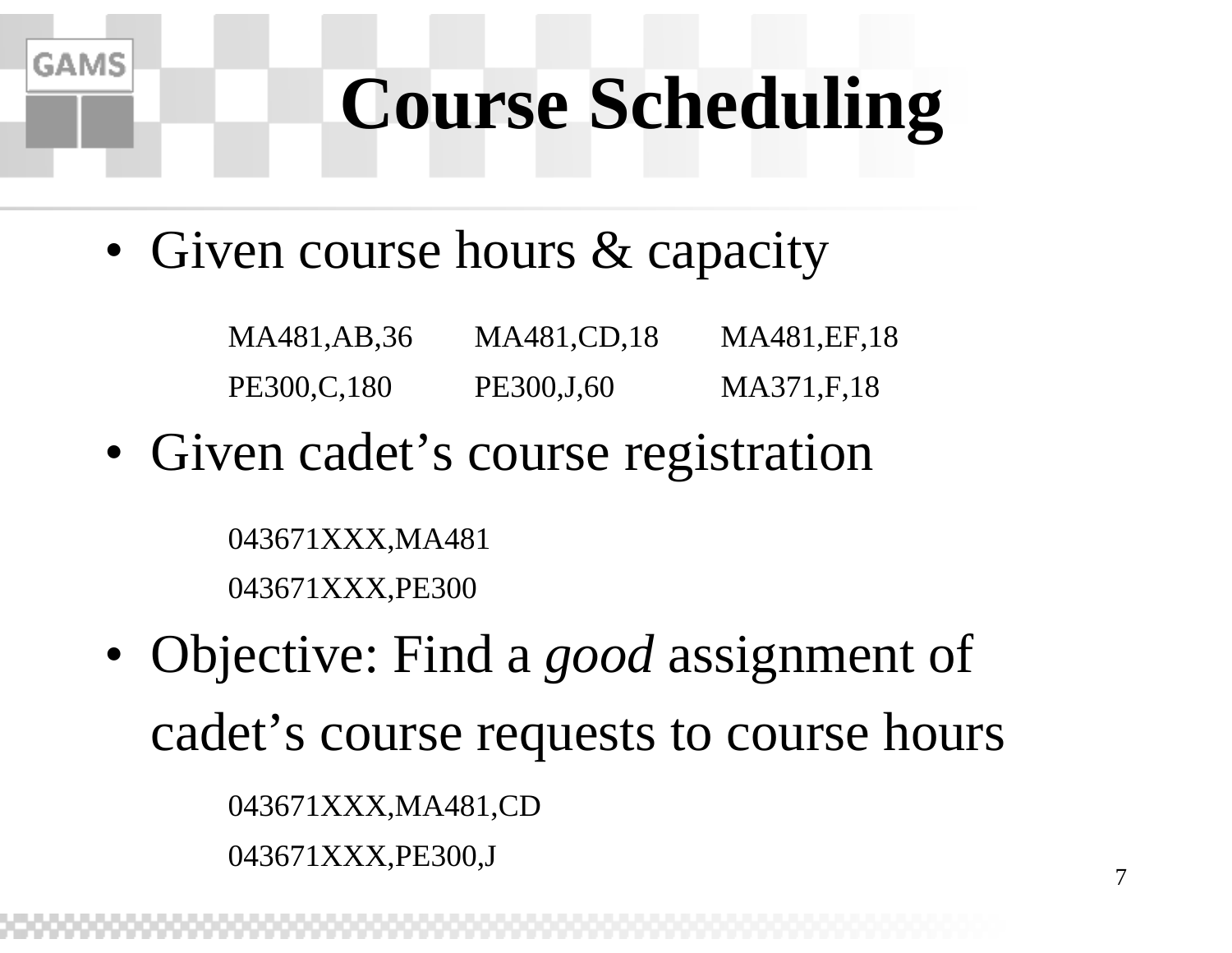### **Problems with a Model**

- There is no solution subject to *all* constraints/rules for real data
- Infeasibilities

- Individual Cadet Infeasibilities
- System Infeasibility (e.g. Capacity)
- *Goal Programming:*
	- Relax constraints/rules by penalizing violations
	- How to Select penalties for constraint violations
	- Penalty depend on individual Cadet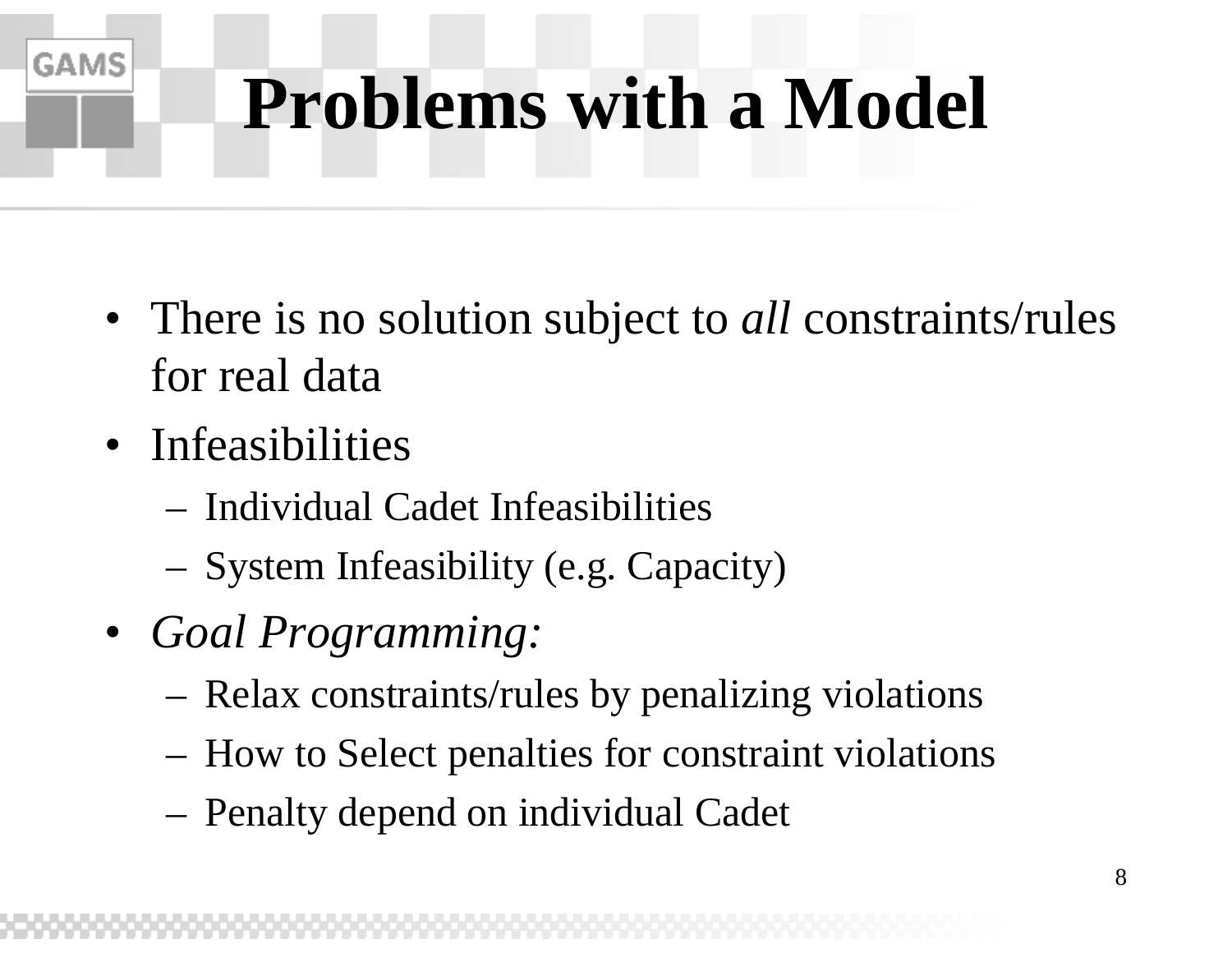#### **An Optimization Model**

$$
\min \sum_{ro} (p1_{ro} * \pi 1_{ro} + p2_{ro} * \pi 2_{ro}) + \sum_{c} (p3_{c} * \pi 3_{c} + p4_{c} * \pi 4_{c})
$$
\n
$$
\sum_{o} x_{c,ro} = 1 \qquad \text{(for all 8TAP entries)}
$$
\n
$$
\sum_{o} x_{c,ro} \leq 1 + \pi 3_{c} \qquad \text{(for all 8TAP entries)}
$$
\n
$$
-\sigma - \pi 4_{c} \leq \sum_{ro \text{ on day-1}} x_{c,ro} - \sum_{ro \text{ on day-2}} x_{c,ro} \leq \sigma + \pi 4_{c} \qquad \text{(for all cades c)}
$$
\n
$$
x_{c,ro} = 0 \qquad \text{(for all } c, ro \text{ where } c \text{ has activity at } o)
$$
\n
$$
\sum_{c} x_{c,ro} \leq cap_{ro} + \pi 1_{ro} \qquad \text{(for all course hours } ro)
$$
\n
$$
\sum_{c \text{ freshman} \text{axablete}} x_{c,ro} - 0.6 \sum_{c} x_{c,ro} \leq \pi 2_{ro} \qquad \text{(for all course hours } ro)
$$

•60,000 Variables, 500,000 Non-Zeros

**GAMS** 

• 24 hours CPLEX 6.6 and no integer solution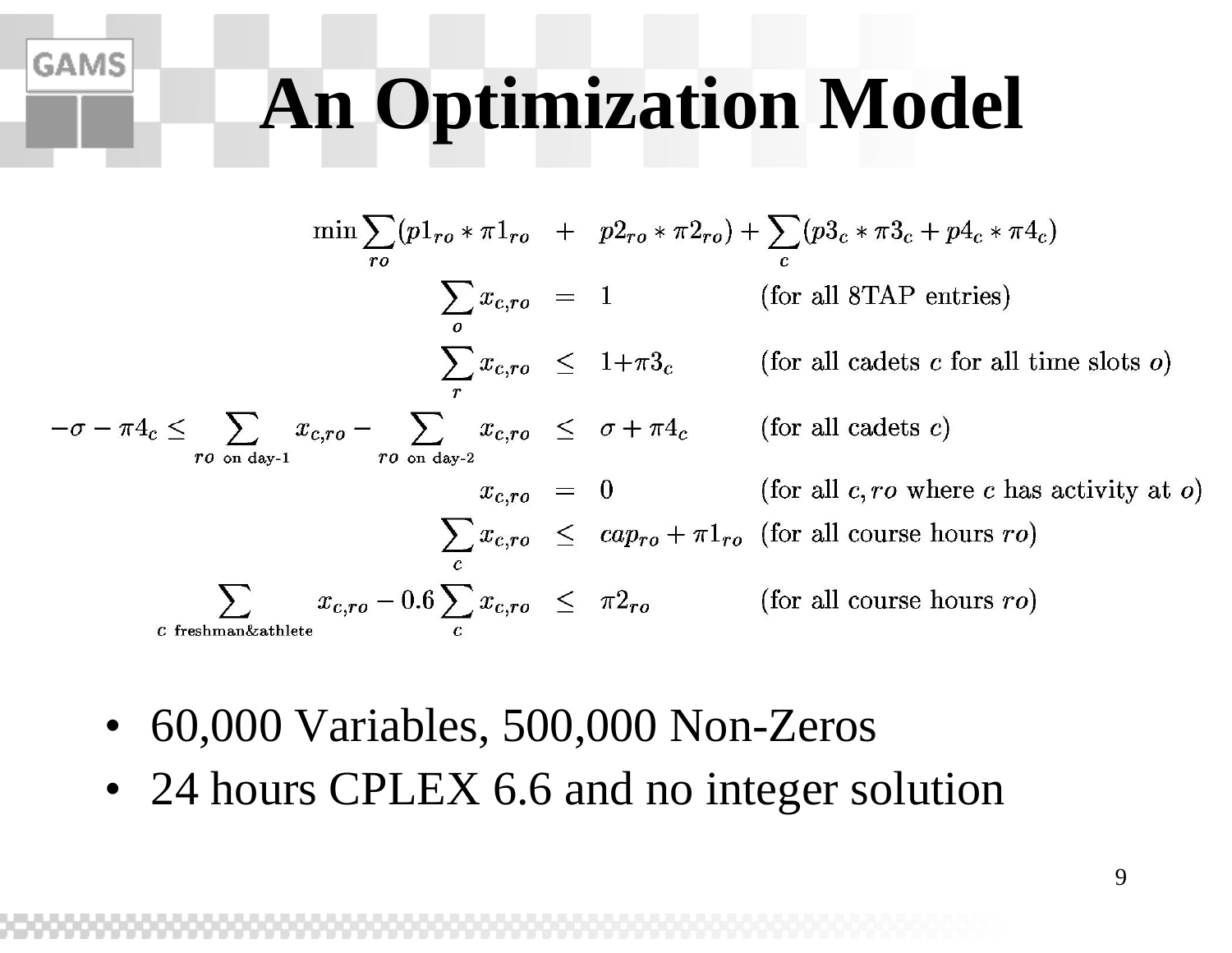### **Decomposition**

- Pre-Scheduling
	- Filter cadets with no feasible schedule
	- –Overcome infeasibility by relaxation/data changes
- Scheduling

- All individual constraints/rules are hard constraints
- – Find assignment that does not exceed capacity (or penalize overloads)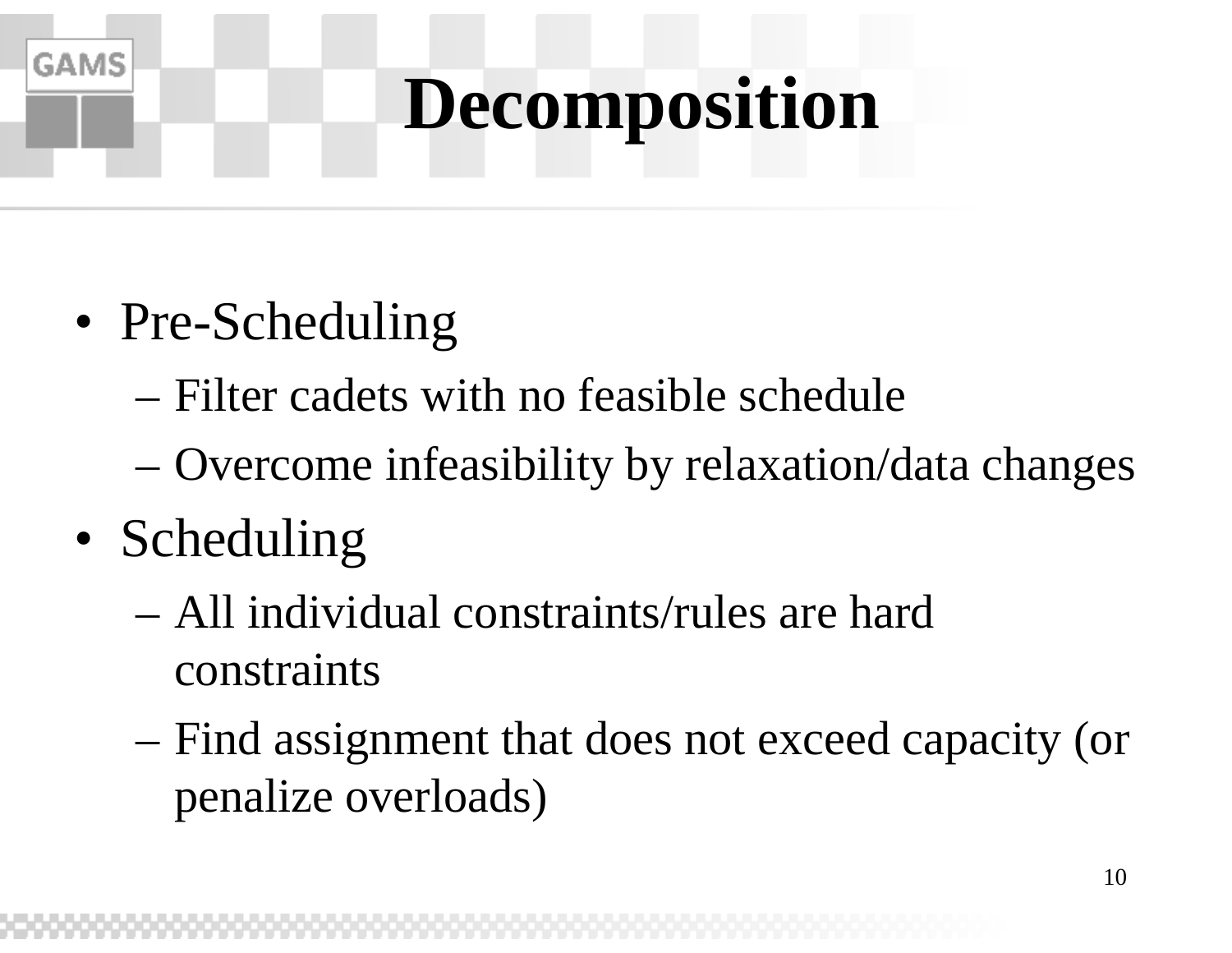#### **Pre-Scheduling**

• One cadet at a time

- Check feasibility
- If infeasible produce several infeasible schedules ranked by severeness of infeasibility
	- Hour Conflict
	- Day Day Balance
	- Last Hour Free
- Human Intervenes
- Thousands of small MIPs

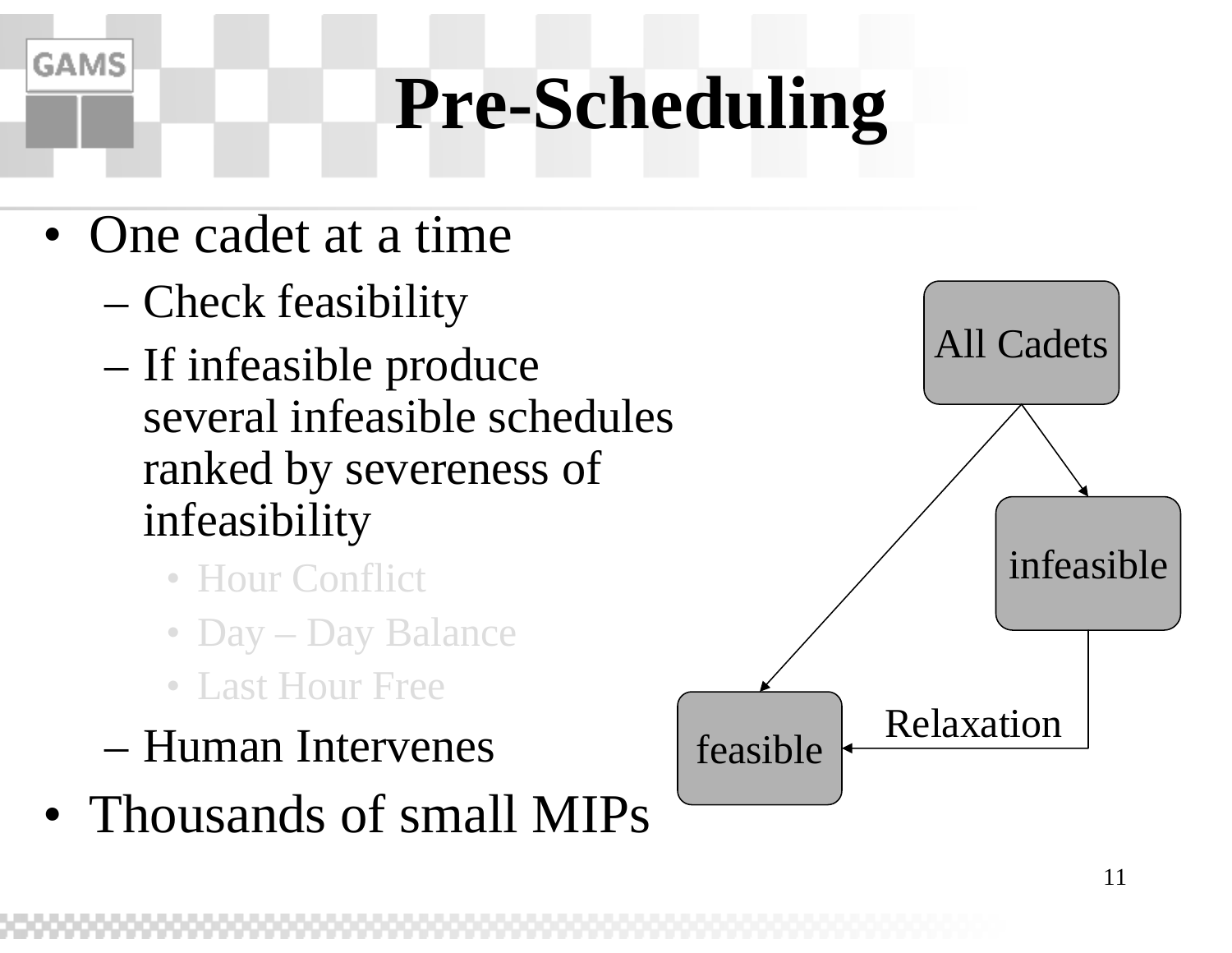#### **Results**

- AY 2000/2 parallel tested
- AY 2001/1 deployed

|                                           | <b>Legacy System +</b><br>human deconflicter | <b>New System</b> |  |
|-------------------------------------------|----------------------------------------------|-------------------|--|
| <b>Individual</b><br><b>Relaxations</b>   | 203/304/116                                  | 58/25/4           |  |
| <b>Capacity</b><br><b>Overloads</b>       | 12/54                                        | 9/21              |  |
| <b>Number of</b><br><b>Schedulers</b>     | 3                                            | 1                 |  |
| <b>Time to produce</b><br><b>Schedule</b> | 4 Weeks                                      | <b>Day</b>        |  |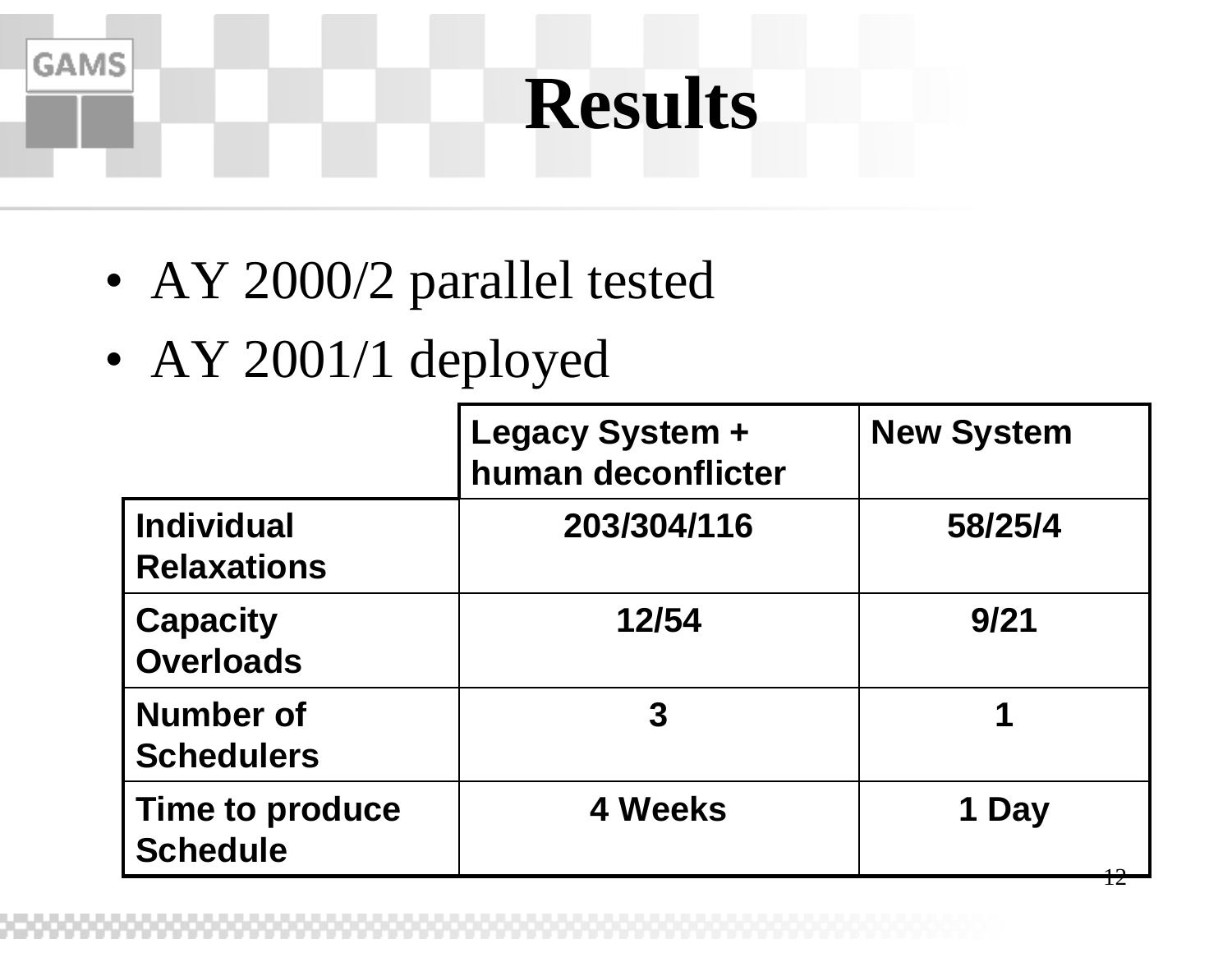### **Term End Exam Scheduling**

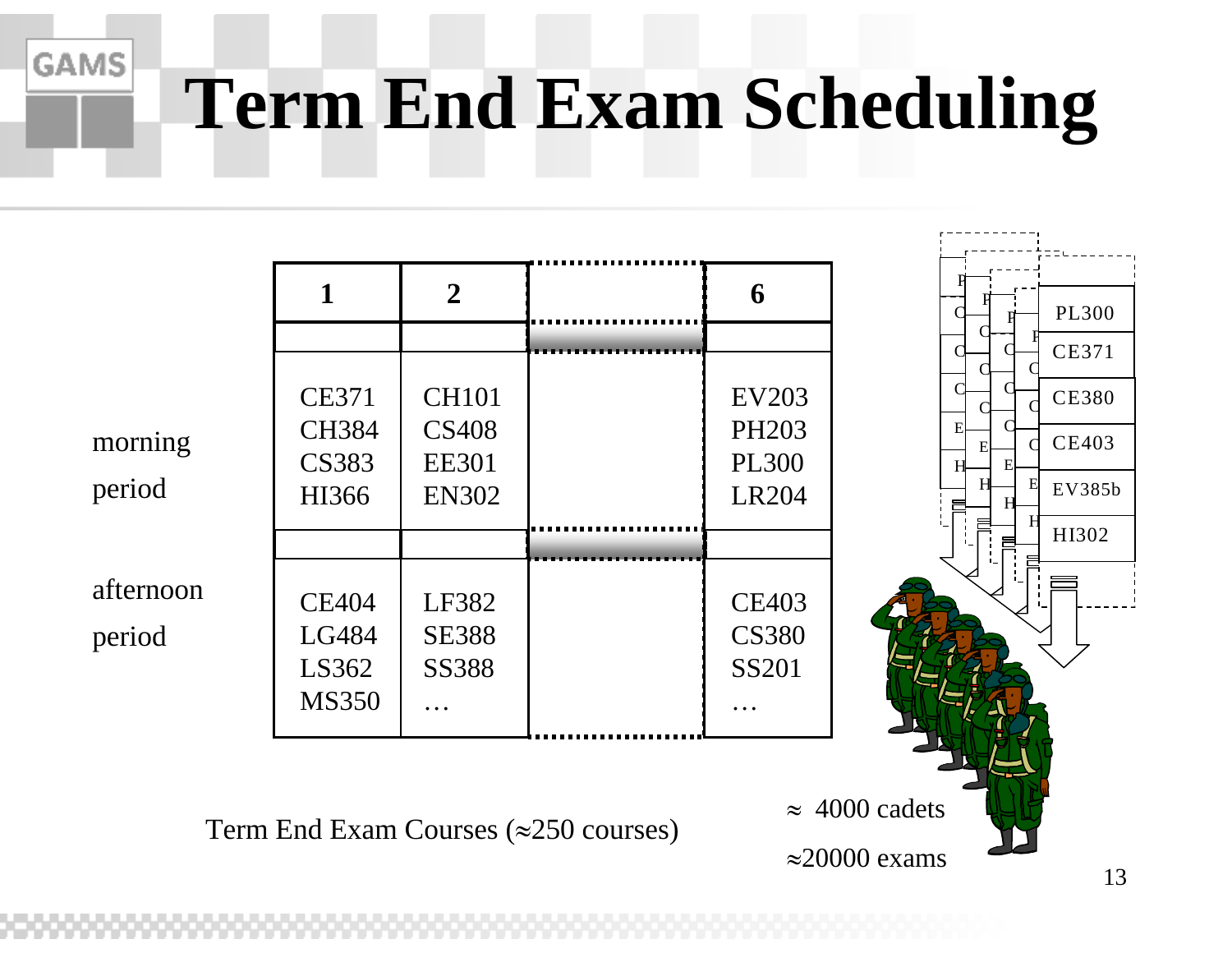### **Overcoming Conflicts**

• Schedule with conflicts





- Makeup/ahead for an exam course:
	- An additional exam offering for a small group of cadets who can not go to the primary exam offering
- Resolve conflicts by adding makeup/ahead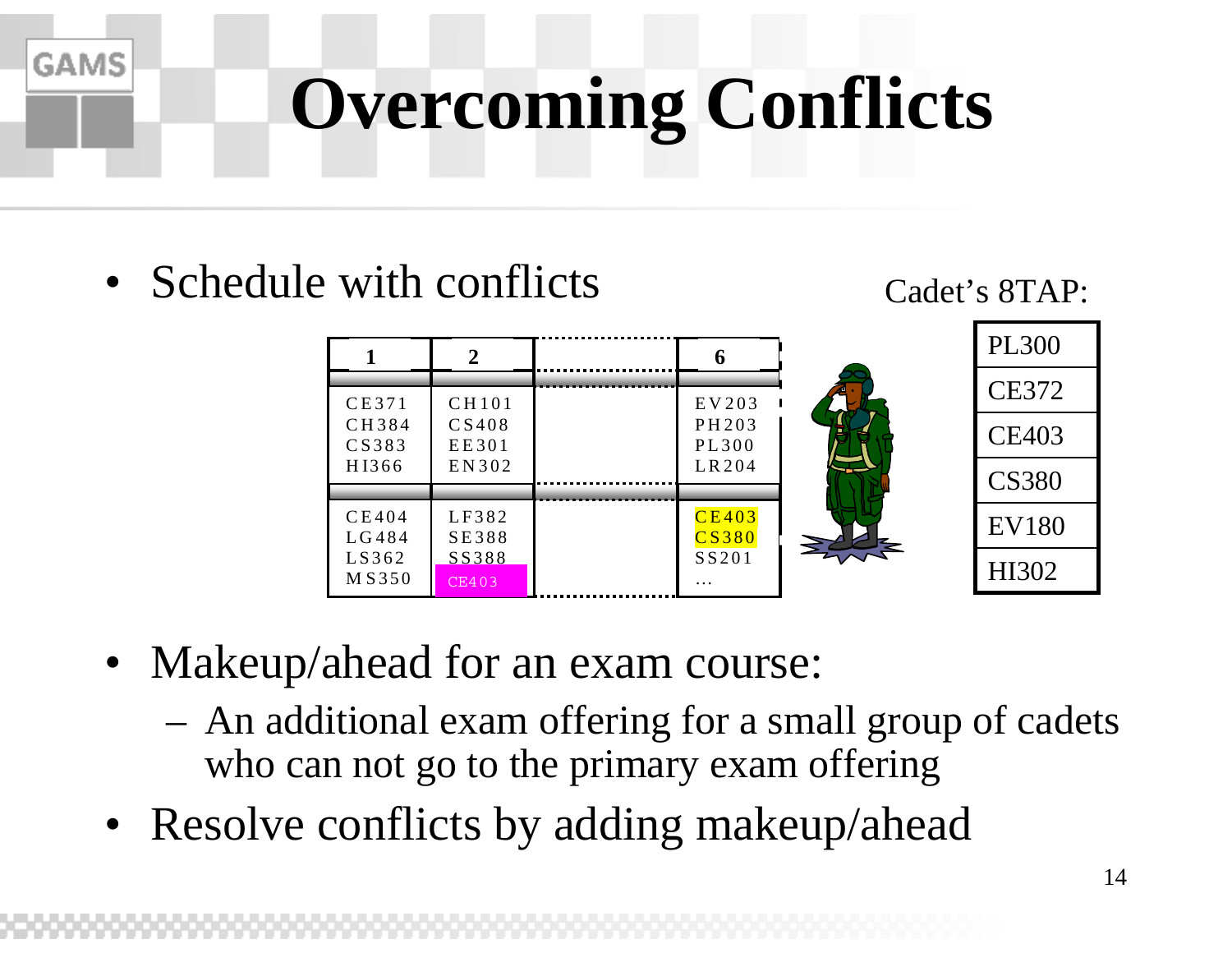#### **TEE Scheduling**

• Given exam courses

- **MA481 CE371 CH100 ...**
- Given exam periods
	- **p1, p2, p3, ... p12**
- Given cadet's exam course '*requests*'
	- **043671571,CE403**
	- **043671571,CE380**
- Find an assignment of exam course sessions (primaries, makeups) to periods and cadet's requests to exam courses sessions.
	- **CE403,prim,p12 CE403,mkup,p4 CE380,prim,p4 ...**
	- **043671571,CE403,p4 043671571,CE380,p4 ...**
- 15• Objective: Minimize the total number of makeups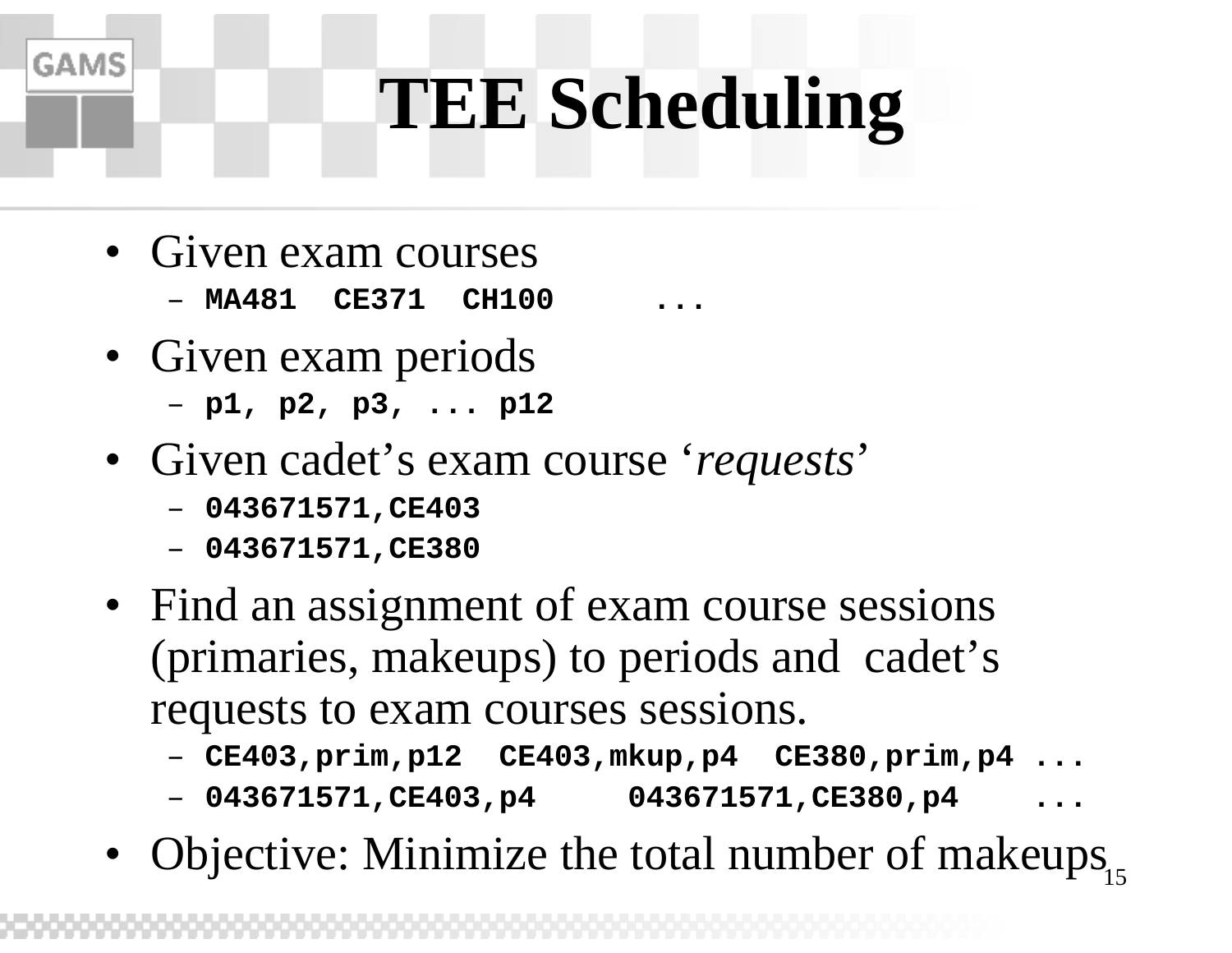#### **An Optimization Model**

| - Variables                                                                              |                               |
|------------------------------------------------------------------------------------------|-------------------------------|
| $\bullet x(c,r,p)$                                                                       | <b>urse/period</b><br>250.000 |
| $\bullet$ y(r,s,p)<br>$C_{\mathcal{N}}$                                                  | $ S *3.000$                   |
| $\bullet$ z(r,p)<br>prim                                                                 | 3.000                         |
| Constraints                                                                              |                               |
| • Conflict                                                                               | 50.000                        |
| · Assign                                                                                 | 20.000                        |
| • PrimEnroll $\sum x(c,r,p) \geq 0.75$                                                   | $\n  p$ ) = 1<br>3.250        |
| · Consecutive                                                                            | 36.000                        |
| · Exams per day                                                                          | 6.000                         |
| • Inclusive                                                                              | $*12$                         |
| • Exclusive                                                                              | $*12$                         |
| · Fixed, Prohibit, No makeup, Finished                                                   | e fixingار                    |
| • Coupling of x and $\mathbf{y} = \sum x(c, r, p) \le \text{enroll}(r) \cdot y(r, s, p)$ | $S$ +3.000 <sub>16</sub>      |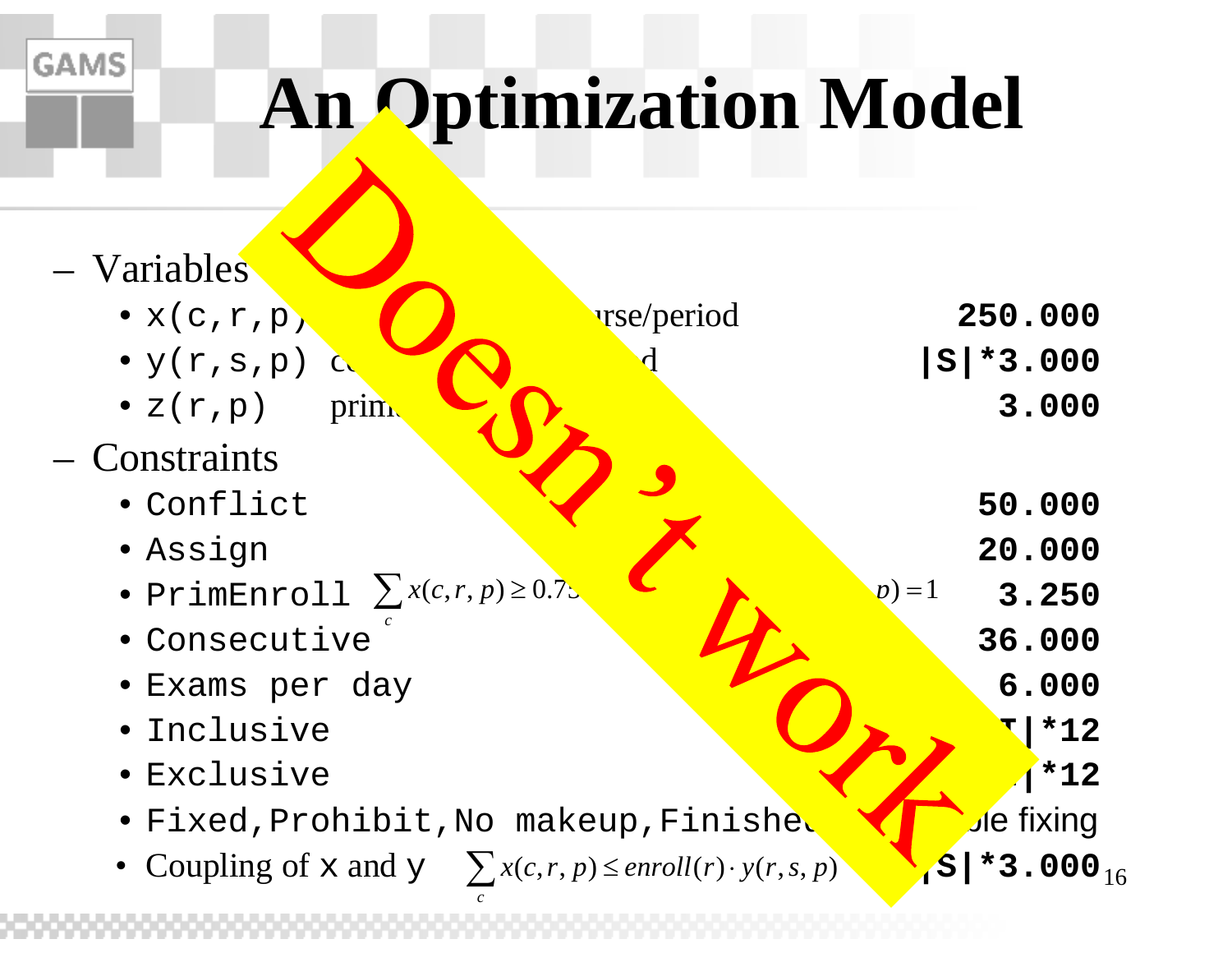### **Solution Approach**

- Heuristic based on a collection of medium sized optimization models produces conflict free schedules and automatically relaxes constraints.
- Improvement module starts with a good/ mediocre solution and a set of relaxed constraints and tries to
	- Improve number of makeups

**GAMS** 

– Reinforce relaxed constraints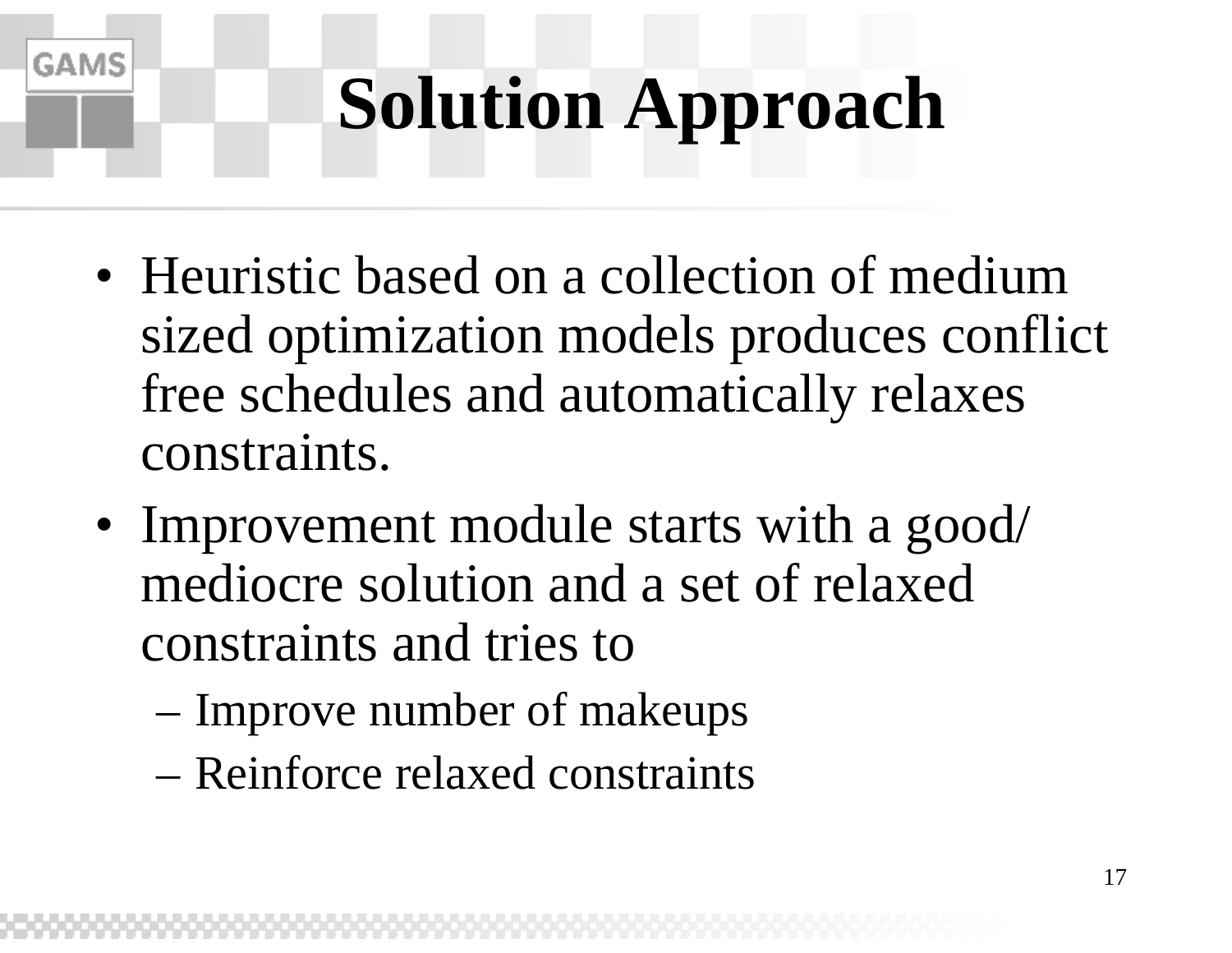### **Solution Improvement**

• Decompose the problem

**GAMS** 

- Assignment of cadet request to exam course session
- Assignment of exam sessions to periods



18• Given a feasible schedule – iterate until no progress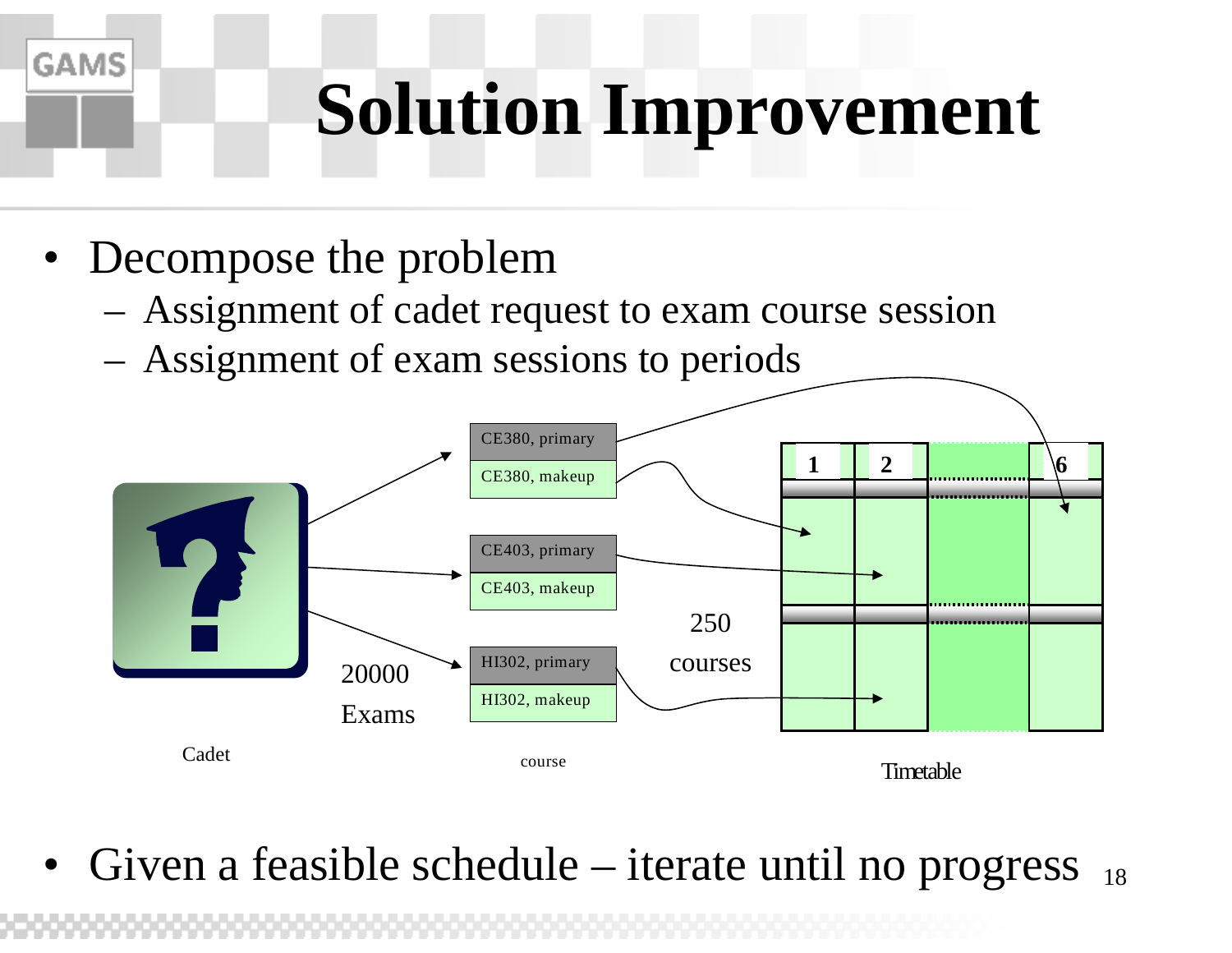### **Feasibility Study**

- TEE last application of legacy system
	- –Mainframe, Cobol, ~1980

- –Maintenance + on-site personnel: \$500,000/year
- By March 2001: decision for renewal
- TEE Schedule for AY2001/2 (End of May 2001) – Chuck + Legacy system
	- Partial schedule, approx. 90 makeups (4 Weeks)
	- Chuck + GAMS TEE scheduler
		- Complete schedule, no conflicts, 60 makeups (10 minutes)
		- The improver module produced schedule with 40 makeups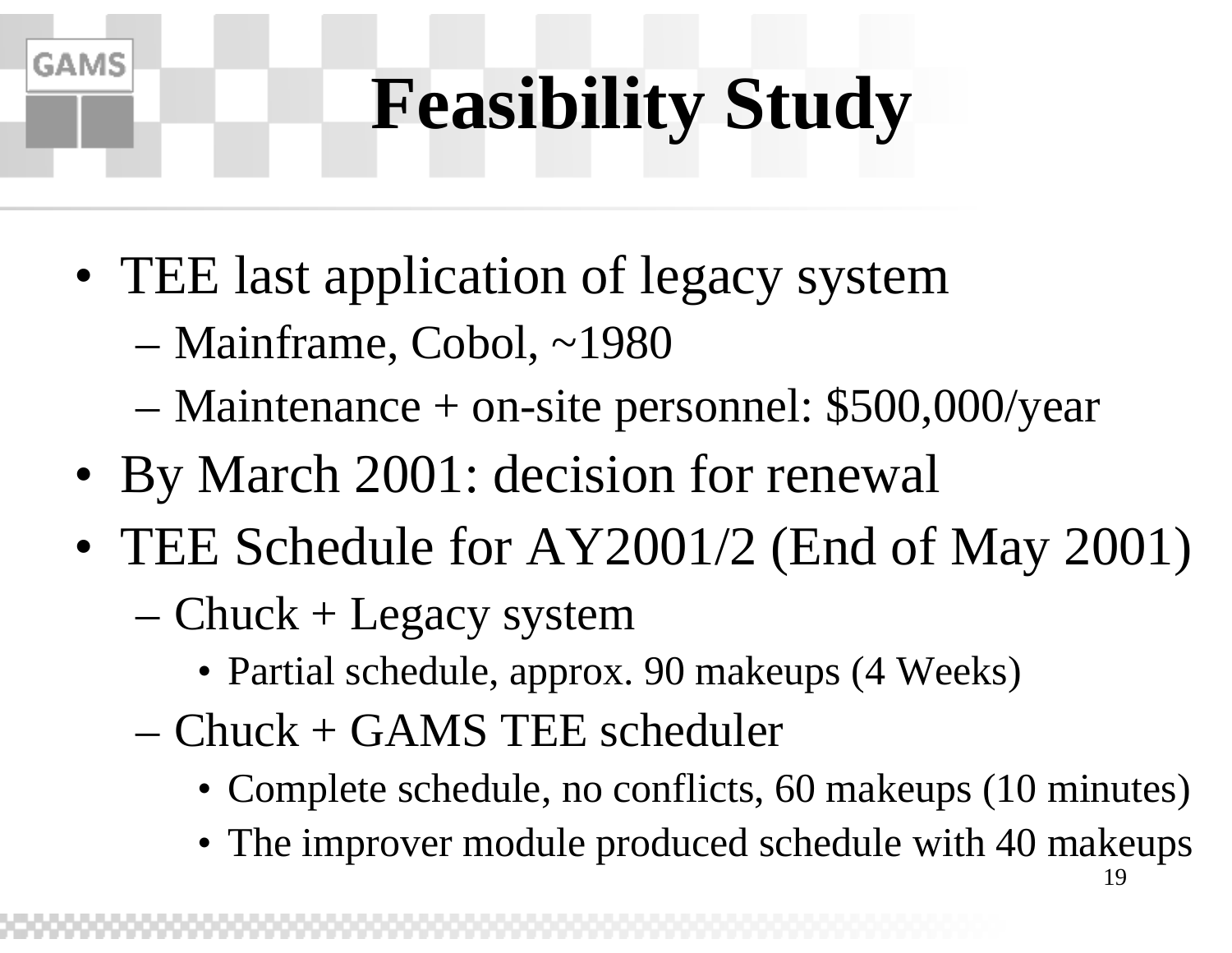### **More Computational Results**

- Three data sets  $01/2,02/1$ (early), $02/1$
- Constraint violations 'OK'

| <b>Year</b>        |     |    | Courses   Periods   Requests   Makeups |    |
|--------------------|-----|----|----------------------------------------|----|
| 101/2              | 226 | 12 | 18937                                  | 38 |
| $\vert 02/1$ early | 213 | 12 | 18512                                  | 49 |
| 102/1              | 252 | 11 | 21175                                  | 61 |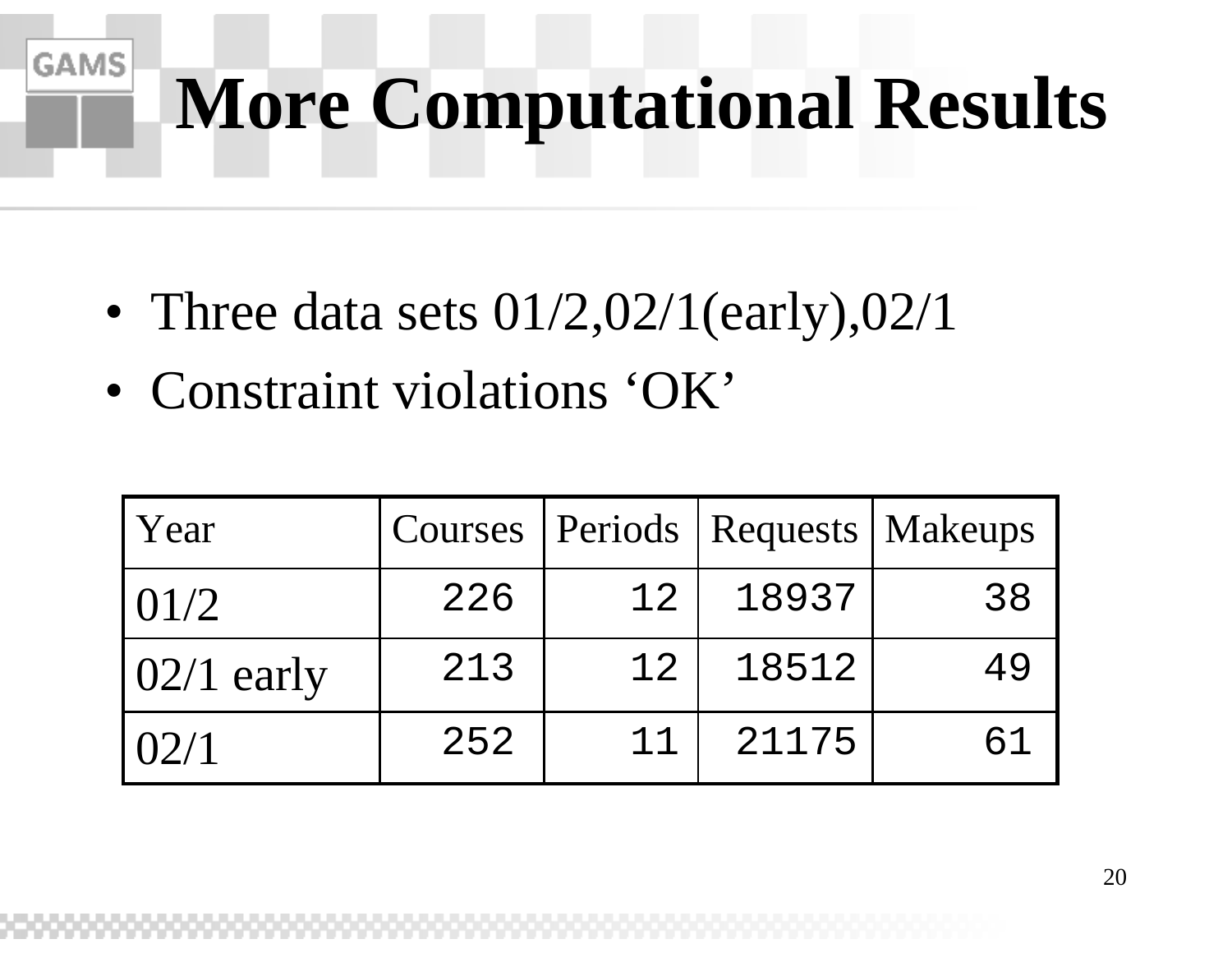#### **Before**

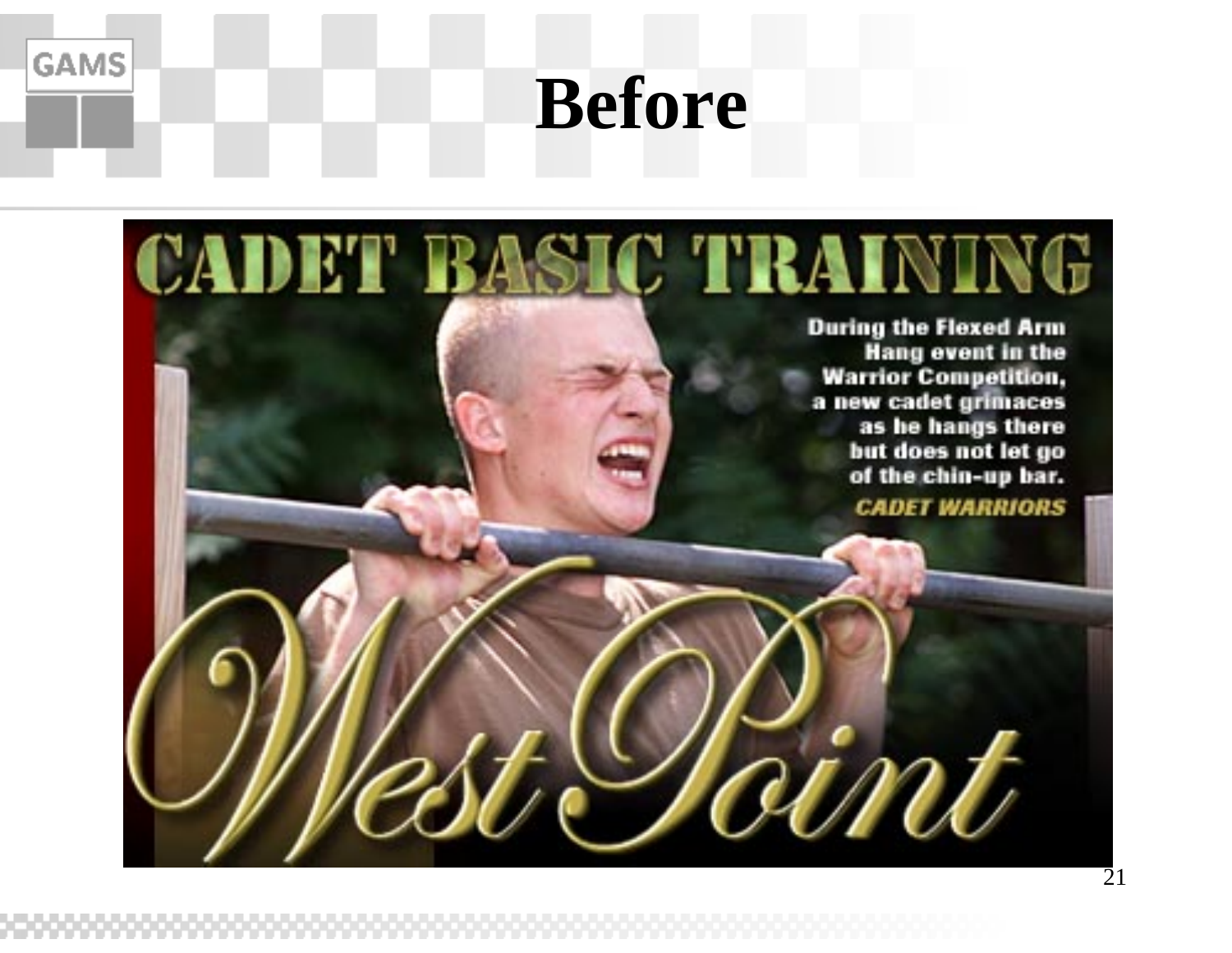